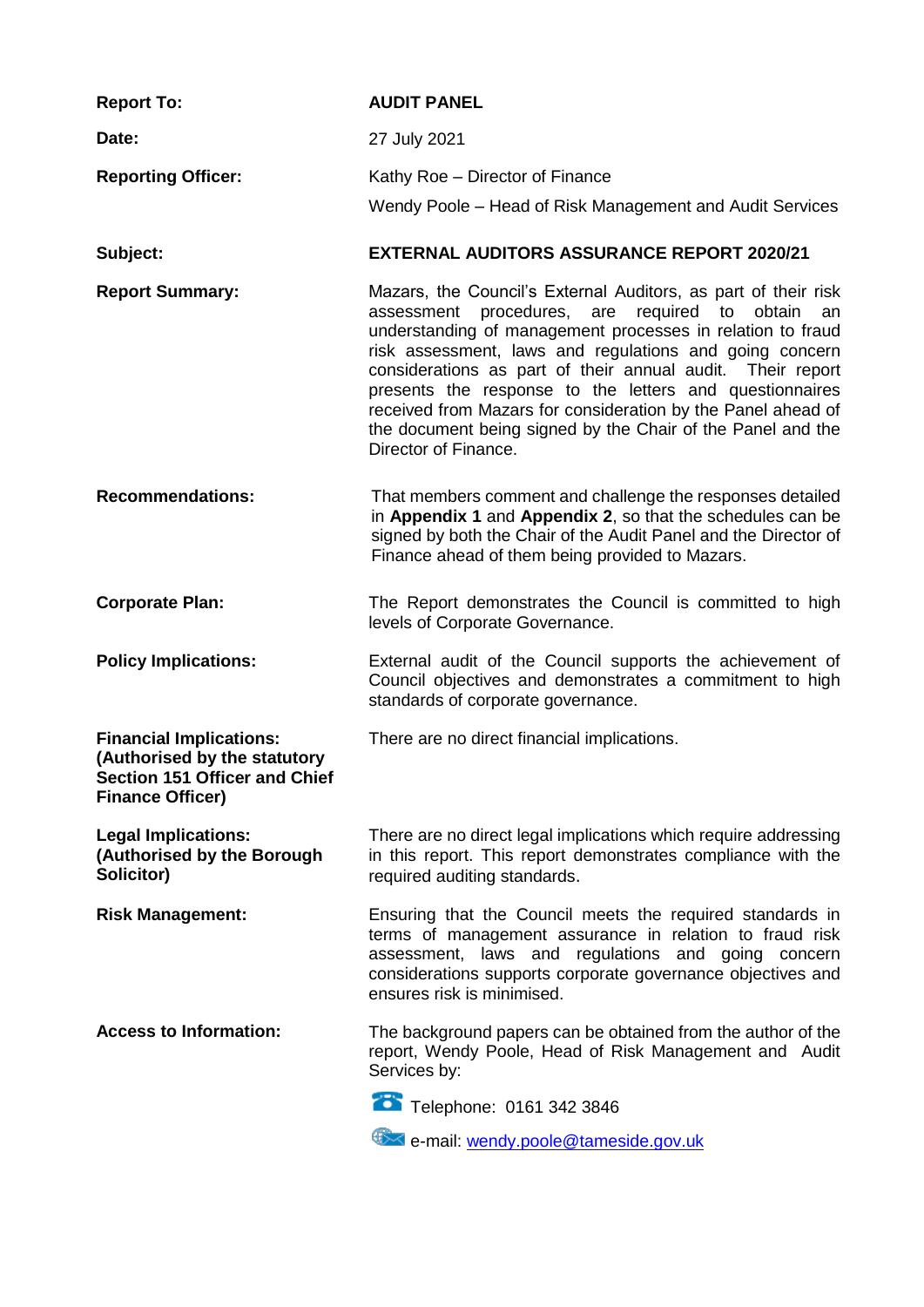### **1 INTRODUCTION**

- 1.1 To comply with International Auditing Standards, Mazars need to establish an understanding of the management processes in place to prevent and detect fraud and to ensure compliance with the law and regulation. They are also required to make inquiries of both management and the Governing Body as to their knowledge of any actual, suspected or alleged fraud.
- 1.2 International Auditing Standards also place certain obligations on auditors to document management's view on some key areas affecting the financial statements.
- 1.3 The three specific areas covered are Fraud Risk Assessment, Law and Regulation and Going Concern Considerations.

#### **2 ASSURANCE FROM AUDIT PANEL CHAIR AND MANAGEMENT**

- 2.1 A letter was sent to the Chair of the Audit Panel requesting responses to a number of questions as follows:
	- How do you exercise oversight of management's processes in relation to:
		- $\circ$  undertaking an assessment of the risk that the financial statements may be materially misstated due to fraud or error (including the nature, extent and frequency of these assessments);
		- o identifying and responding to risks of fraud in the Council, including any specific risks of fraud which management have identified or that have been brought to its attention, or classes of transactions, account balances, or disclosure for which a risk of fraud is likely to exist;
		- o communicating to employees its view on business practice and ethical behaviour (for example by updating, communicating and monitoring against the Council's code of conduct); and
		- $\circ$  communicating to you the processes for identifying and responding to fraud or error.
	- How do you oversee management processes for identifying and responding to the risk of fraud and possible breaches of internal control? Are you aware of any breaches of internal control during 2019/20? If so, please provide details.
	- How do you gain assurance that all relevant laws and regulations have been complied with? Are you aware of any instances of non-compliance during 2020/21? If so, please provide details.
	- Are you aware of any actual or potential litigation or claims that would affect the financial statements? If so, please provide details.
	- Have you carried out a preliminary assessment of the going concern assumption and if so have you identified any events which may cast significant doubt on the Council's ability to continue as a going concern? If so, please provide details.

 In addition to the above, which cover the Council's processes and controls, the letter included further questions in an appendix to ascertain your views on fraud.

- 2.2 Appendix 1 details the responses to the questioned posed in 2.1 above.
- 2.3 A letter was also sent to the Director of Finance requesting responses to a number of questions.
	- What processes are in place at the Council to:
		- o undertake an assessment of the risk that the financial statements may be materially misstated due to fraud or error (including the nature, extent and frequency of these assessments);
		- o identify and respond to risks of fraud;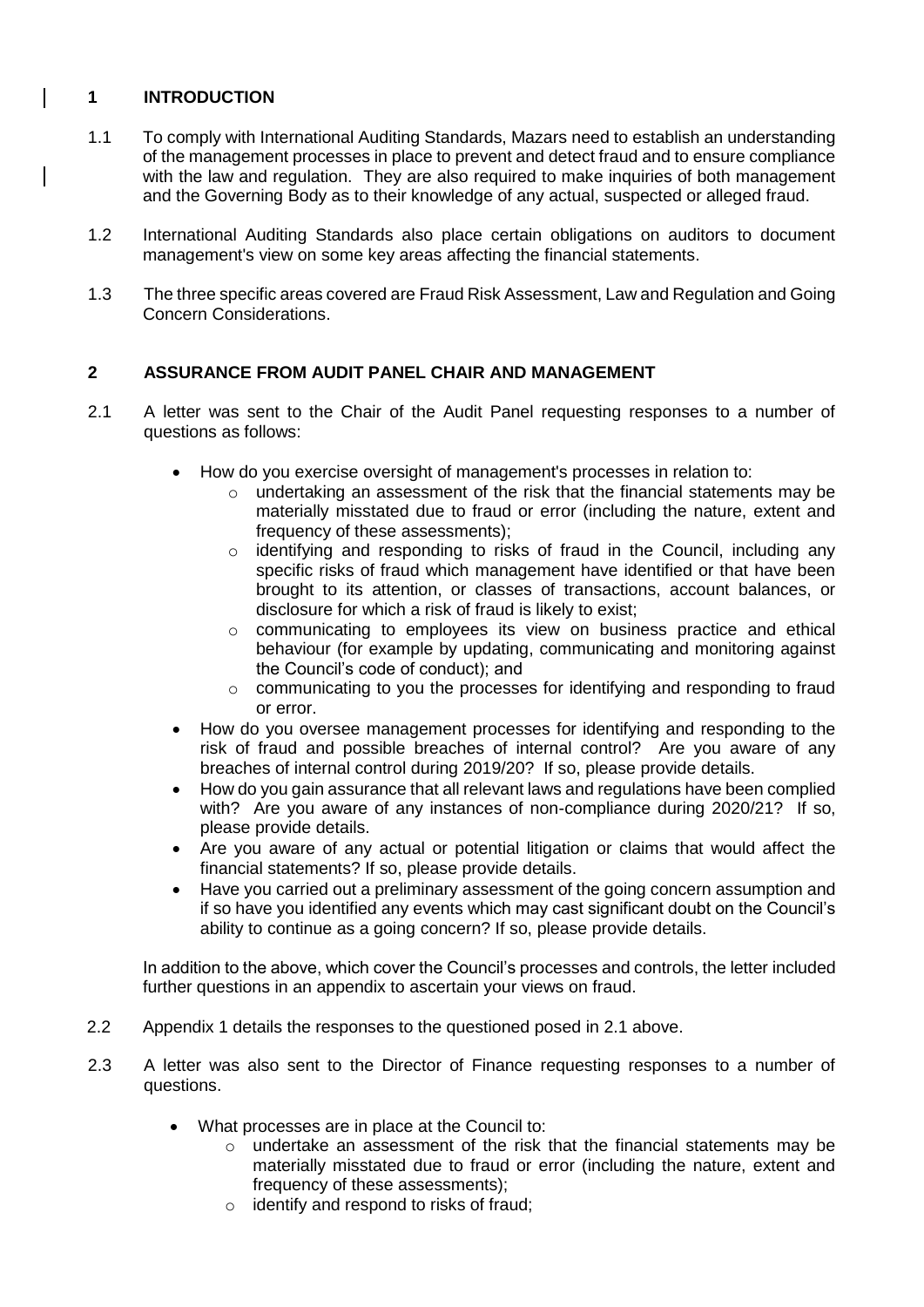- $\circ$  communicate to employees the Council's views on business practice and ethical behaviour (for example by updating, communicating and monitoring against relevant codes of conduct); and
- $\circ$  communicate to the Audit Panel the processes for identifying and responding to fraud or error.
- How does management gain assurance that all relevant laws and regulations have been complied with? Have there been any instances of non-compliance during 2020/21?
- Are there any actual or potential litigation or claims that would affect the financial statements?
- What controls are in place to: identify, authorise, approve, account for and disclose related party transactions and relationships. For any new related parties (i.e. any not already disclosed in the previous year's audited financial statements) please provide a list of them, explain their nature, and whether there have been any transactions with these related parties during the year to 31 March 2021.

In addition to the above, which cover the Council's processes and controls, the letter included further questions in an appendix to ascertain your views on fraud.

2.4 Appendix 2 details the responses to the questioned posed in 2.3 above.

### **3 RECOMMENDATION**

3.1 As set out on the front of the report.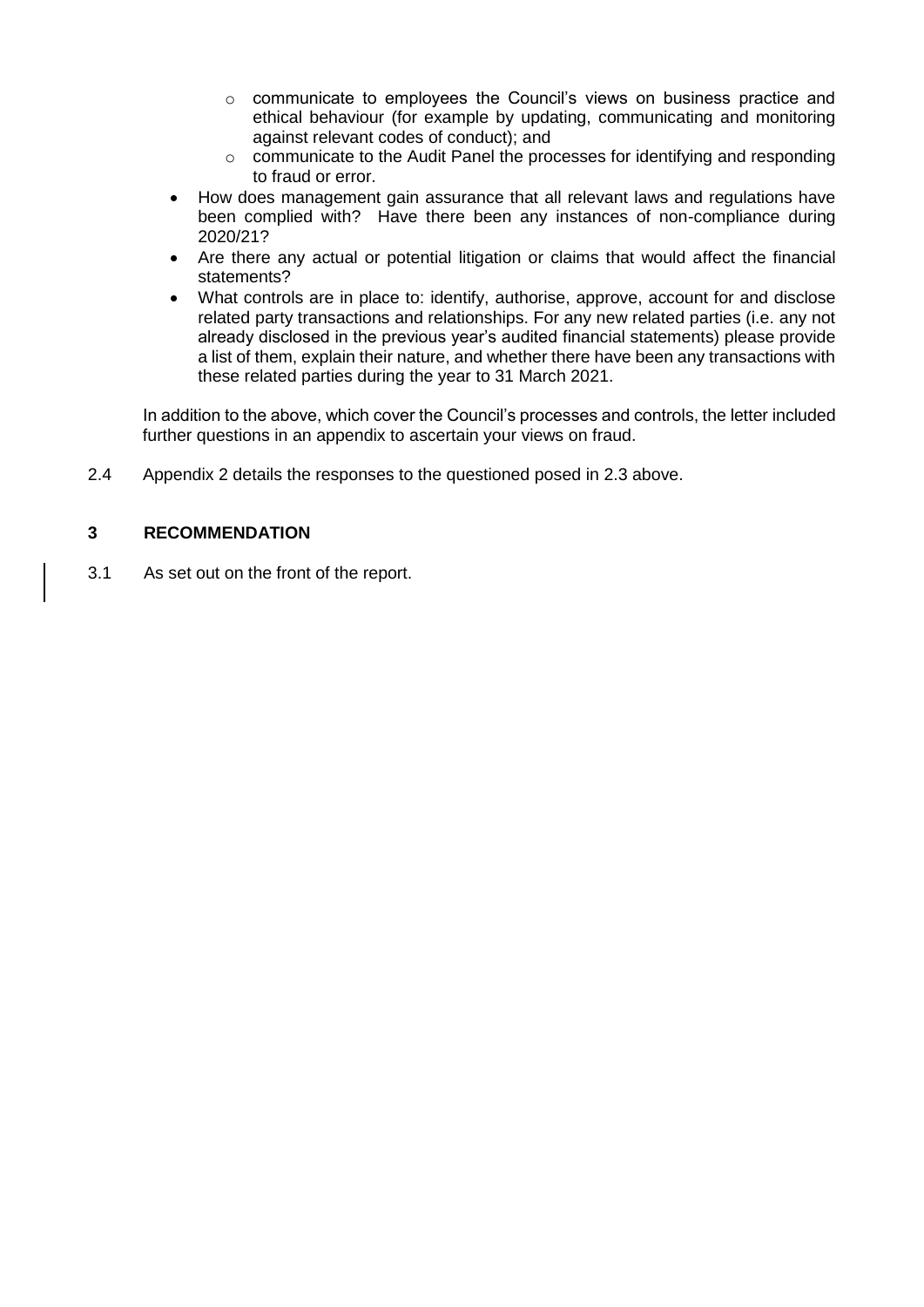# **APPENDIX 1**

## **ASSURANCE PROVIDED BY THOSE CHARGED WITH GOVERNANCE**

| <b>Ref</b>     | <b>Question</b>                                                                                                                                                                                                                                                                         | <b>Management response</b>                                                                                                                                                                                                                                                                                                                                                                                            |
|----------------|-----------------------------------------------------------------------------------------------------------------------------------------------------------------------------------------------------------------------------------------------------------------------------------------|-----------------------------------------------------------------------------------------------------------------------------------------------------------------------------------------------------------------------------------------------------------------------------------------------------------------------------------------------------------------------------------------------------------------------|
| 1              | How do you exercise oversight<br>of management's processes in<br>relation to undertaking an<br>assessment of the risk that the<br>financial statements may be<br>materially misstated due to<br>fraud or error (including the<br>nature, extent and frequency<br>of these assessments)? | The Council has assessed the risk of material misstatement<br>in the financial accounts and to mitigate the risks has put in<br>place: -                                                                                                                                                                                                                                                                              |
|                |                                                                                                                                                                                                                                                                                         | Systems of internal control which are tested by Internal Audit<br>on a cyclical basis. Acceptable controls were in place in the<br>majority of the systems reviewed.                                                                                                                                                                                                                                                  |
|                |                                                                                                                                                                                                                                                                                         | The Council has an experienced Finance Team in place and<br>the financial statements are prepared in accordance with an<br>agreed action plan and checks and<br>balances<br>are<br>incorporated into the process. Regular monitoring is<br>undertaken, monthly for revenue and quarterly for capital<br>which highlights any deviations from budget. Cost Centre<br>Managers have to comment on all under/overspends. |
|                |                                                                                                                                                                                                                                                                                         | A report was presented to the Audit Panel on 16 March 2021<br>setting out the accounting policies and estimates for 2020/21<br>accounts, covering; the proposed accounting policies, the<br>critical judgements made in applying the accounting policies<br>and assumptions made about the future and other major<br>sources of estimated uncertainty within the accounts.                                            |
| $\overline{2}$ | How do you exercise oversight<br>of management's processes in                                                                                                                                                                                                                           | Within Internal Audit a dedicated resource is available to<br>respond to all fraud referrals.                                                                                                                                                                                                                                                                                                                         |
|                | relation to identifying and<br>responding to risks of fraud in<br>the Council, including any<br>specific risks of fraud which                                                                                                                                                           | The Council also has a risk based audit plan which covers<br>key systems and risks and gives assurance to members and<br>officers that the controls in place are operating effectively.                                                                                                                                                                                                                               |
|                | management have identified<br>or that have been brought to its                                                                                                                                                                                                                          | Attendance at seminars and fraud groups to ensure that<br>learning is shared and participation in Webinars.                                                                                                                                                                                                                                                                                                           |
|                | attention,<br>classes<br>of<br>or<br>transactions,<br>account<br>balances, or disclosure for<br>which a risk of fraud is likely to<br>exist?                                                                                                                                            | The CIPFA Fraud and Corruption Tracker Report and other<br>key fraud reports are reviewed. Fraud Alerts/Bulletins are<br>received from NAFN Data and Intelligence Services and<br>various online resources including CIPFA's TIS Online and<br>the Better Governance Forum.                                                                                                                                           |
|                |                                                                                                                                                                                                                                                                                         | All fraud cases are reported in summary to the Audit Panel<br>and in detail to the Monitoring Officer and Section 151 Officer.                                                                                                                                                                                                                                                                                        |
|                |                                                                                                                                                                                                                                                                                         | Financial systems are reviewed on a regular basis and high<br>risk areas highlighted from available fraud reports and other<br>intelligence are built into the audit planning process.                                                                                                                                                                                                                                |
|                |                                                                                                                                                                                                                                                                                         | The learning from frauds is built into audit programmes to<br>ensure that checks undertaken are responsive to issues<br>identified.                                                                                                                                                                                                                                                                                   |
|                |                                                                                                                                                                                                                                                                                         | Where financial irregularities are identified and investigated a<br>control report is produced for management highlighting<br>recommendations for improving the control environment and<br>this is followed up with a Post Audit Review to ensure agreed<br>actions have been implemented.                                                                                                                            |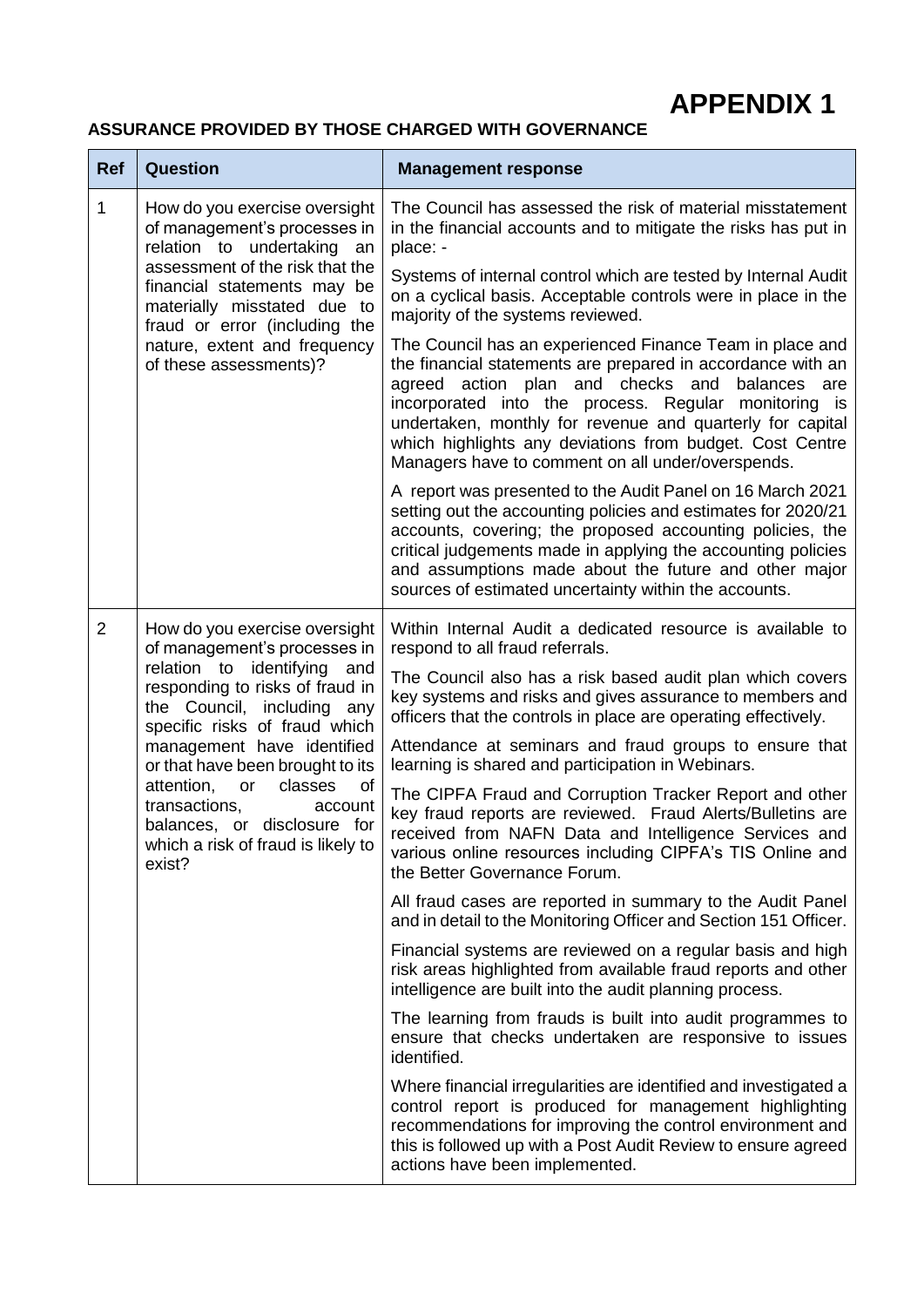| <b>Ref</b>     | <b>Question</b>                                                                                                                                                                                                              | <b>Management response</b>                                                                                                                                                                                                                                                              |
|----------------|------------------------------------------------------------------------------------------------------------------------------------------------------------------------------------------------------------------------------|-----------------------------------------------------------------------------------------------------------------------------------------------------------------------------------------------------------------------------------------------------------------------------------------|
| 3              | How do you exercise oversight<br>of management's processes in<br>relation to communicating to<br>employees<br>its<br>view<br>on<br>business practice and ethical<br>behaviour (for example by<br>updating, communicating and | Contract Terms and Conditions and Partnership agreements<br>are in place.                                                                                                                                                                                                               |
|                |                                                                                                                                                                                                                              | Articles published in the Wire, Chief Executive's Brief and on<br>the staff portal. Manager Team briefings. Code of Conduct in<br>place and on the staff portal. Employment contracts, job<br>descriptions and person specifications and induction.                                     |
|                | monitoring<br>against<br>the<br>Council's code of conduct)?                                                                                                                                                                  | Anti-Fraud, Bribery and Corruption Strategy: Statement of<br>Intent on the staff portal and the public website.                                                                                                                                                                         |
|                |                                                                                                                                                                                                                              | Whistleblowing policy in place.                                                                                                                                                                                                                                                         |
|                |                                                                                                                                                                                                                              | Professional staff (e.g. Accountants, Solicitors, Auditors and<br>Social Workers) are also bound by codes of ethics issued by<br>their professional bodies.                                                                                                                             |
| $\overline{4}$ | How<br>do<br>you<br>oversee<br>management<br>processes<br><i>in</i><br>relation to communicating<br>to                                                                                                                       | Progress reports are presented to the Audit Panel by the<br>Head of Risk Management and Audit and these details work<br>undertaken in relation to Fraud.                                                                                                                                |
|                | the<br>processes<br>for<br>you<br>identifying and responding to<br>fraud or error?                                                                                                                                           | The results of the National Fraud Initiative NFI which cover<br>both Fraud and error are also reported by the Head of Risk<br>Management and Audit.                                                                                                                                     |
| 5              | How<br>do<br>you<br>oversee<br>management processes for<br>identifying and responding to<br>the risk of fraud and possible<br>breaches of internal control?                                                                  | The Head of Risk Management and Audit reports to every<br>Audit Panel and the reports contain an update on fraud<br>cases. The Panel receives and approves the Fraud<br>Response Plan, Internal Audit Strategy and Charter.                                                             |
|                |                                                                                                                                                                                                                              | All fraud investigations are regularly reported to the<br>Monitoring Officer and the Section 151 Officer.                                                                                                                                                                               |
|                | Are<br>you<br>aware<br>Οf<br>any<br>breaches of internal control<br>during 2020/21? If so, please<br>provide details?                                                                                                        | The Annual Governance Statement is presented to the Audit<br>Panel and the process involves that all Directors sign an<br>Assurance Statement and complete a Self-Assessment<br>Checklist to confirm that internal controls have been in place<br>in their Directorate during the year. |
|                |                                                                                                                                                                                                                              | Where control weaknesses are identified as part of an<br>Internal Audit or investigation recommendations to improve<br>the control environment are included in an Action Plan<br>included in the Final Report.                                                                          |
| 6              | How do you gain assurance<br>that all relevant laws and<br>regulations<br>have<br>been<br>complied with?                                                                                                                     | The Annual Governance Statement (AGS)<br>and the<br>associated assurance framework is presented to the Audit<br>Panel, where Directors sign an Assurance Statement which<br>covers that laws and regulations have been complied with.                                                   |
|                |                                                                                                                                                                                                                              | All reports presented to Council, Executive Cabinet, Board<br>and Panels are reviewed by Legal to ensure the legal<br>implications have been fully considered.                                                                                                                          |
|                | οf<br>any<br>Are<br>you<br>aware                                                                                                                                                                                             | Significant issues identified by Internal Audit would be<br>highlighted in the Annual Report/Progress Reports by the<br>Head of Risk Management and Audit.                                                                                                                              |
|                | instances of non-compliance<br>during 2020/21? If so, please<br>provide details?                                                                                                                                             | <b>No</b>                                                                                                                                                                                                                                                                               |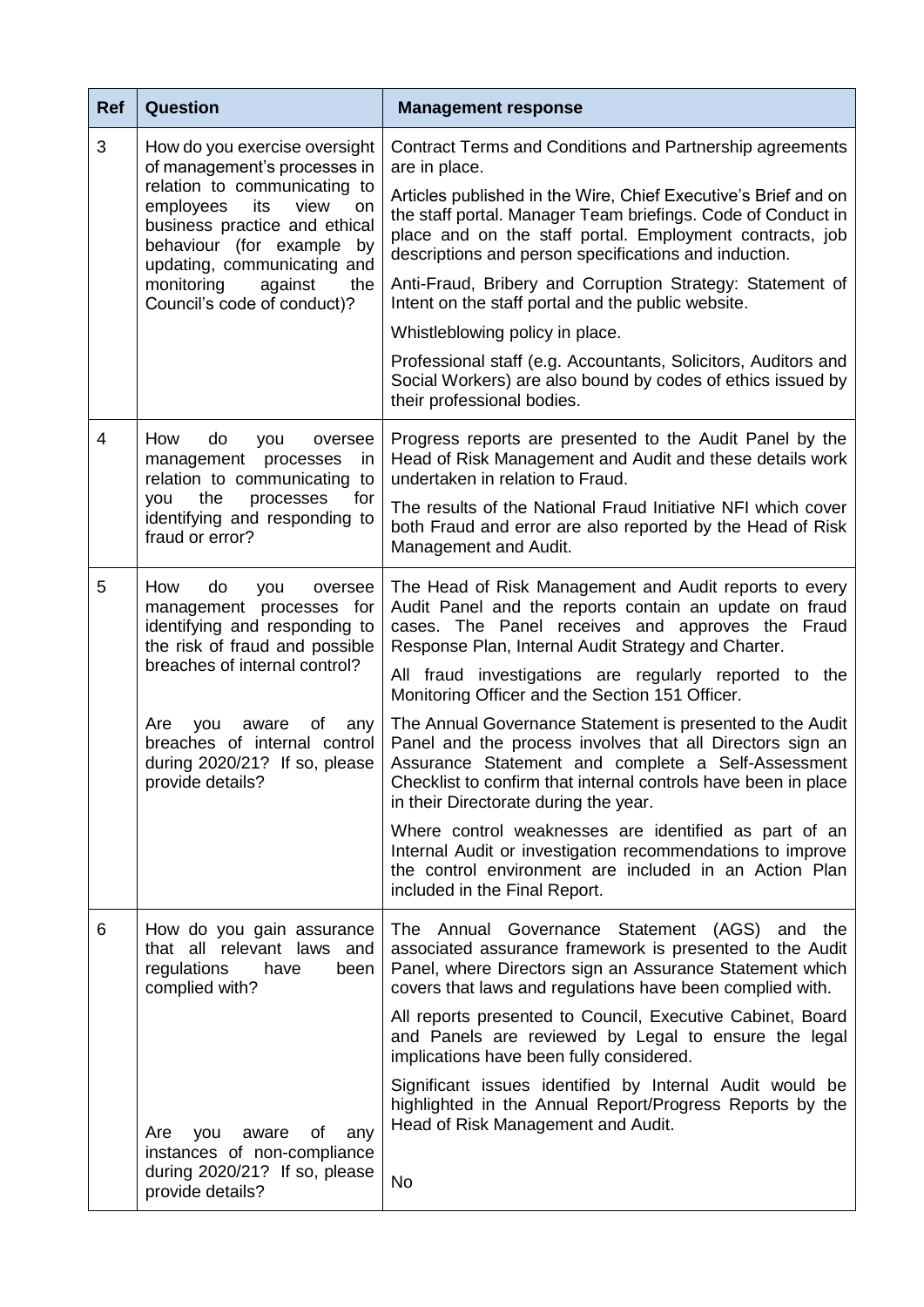| <b>Ref</b>     | <b>Question</b>                                                                                                                   | <b>Management response</b>                                                                                                                                                                                                                                                                                                                                                                                                                                                                                                    |
|----------------|-----------------------------------------------------------------------------------------------------------------------------------|-------------------------------------------------------------------------------------------------------------------------------------------------------------------------------------------------------------------------------------------------------------------------------------------------------------------------------------------------------------------------------------------------------------------------------------------------------------------------------------------------------------------------------|
| $\overline{7}$ | Are you aware of any actual or<br>potential litigation or claims<br>that would affect the financial<br>statements?                | The Council holds an internal insurance reserve which is<br>actuarially assessed annually for appropriateness after taking<br>into account insurance claims activity. An insurance portfolio<br>is in place for all major insurance covers, which is also<br>reviewed annually.                                                                                                                                                                                                                                               |
|                | If so, please provide details?                                                                                                    | We have procured Insurance Brokers to provide independent<br>advice and the Insurance Team receive regular industry<br>bulletins keeping them up to date with new claim trends,<br>litigation judgements and risk mitigation strategies.                                                                                                                                                                                                                                                                                      |
|                |                                                                                                                                   | Litigation not covered by the Council's insurers is dealt with<br>in-house by the Borough Solicitor and her Legal Team, who<br>will assess cases on their merits, and ensure the appropriate<br>level of expertise is employed, also ensuring that any<br>potentially large claims are reflected appropriately in the<br>Council's contingency arrangements. If it is assessed that a<br>liability is likely to arise from litigation or claims, then an<br>appropriate sum would be included in the financial<br>statements. |
| 8              | Have<br>carried<br>out<br>you<br>- a<br>preliminary assessment of the                                                             | This is led by the Director of Finance (Section 151 Officer)<br>and the Head of Paid Service (Chief Executive).                                                                                                                                                                                                                                                                                                                                                                                                               |
|                | going concern assumption and<br>if so have you identified any<br>which<br>events<br>may<br>cast<br>significant doubt<br>the<br>on | This is undertaken through the budget planning process to<br>ensure the ongoing sustainability of the Council and the<br>budget, along with the Section 151's assessment of the<br>robustness of the budget, is approved by Full Council.                                                                                                                                                                                                                                                                                     |
|                | Council's ability to continue as<br>a going concern?                                                                              | The Council is assessed as being a going concern.                                                                                                                                                                                                                                                                                                                                                                                                                                                                             |
|                | If so, please provide details?                                                                                                    | The Budget Report and MTFP are prepared in full<br>consultation with the Single Leadership Team and Executive<br>Cabinet with best estimates of the likely expenditure<br>requirements and the resources available. This allows the<br>Council to rigorously assess that the Council continues to be<br>a going concern.                                                                                                                                                                                                      |
|                |                                                                                                                                   | Both Capital and Revenue monitoring continues throughout<br>the year to provide reassurance of its belief. Regular<br>reappraisal of the MTFP takes place together with a daily<br>review of the cash flow.                                                                                                                                                                                                                                                                                                                   |
|                |                                                                                                                                   | A review of the adequacy of reserves is undertaken by the<br>Director of Finance (Section 151 Officer) each year, and<br>included in the annual budget report.                                                                                                                                                                                                                                                                                                                                                                |
|                |                                                                                                                                   | The Council is currently facing a significant financial<br>challenge in response to the Coronavirus Pandemic and has<br>introduced more rigorous challenge into the Budget<br>Monitoring Process and has brought the budget preparation<br>timetable for 2022/23 forward. Financial modelling is ongoing<br>to present the financial health of the Council to Senior<br><b>Officers and Members.</b>                                                                                                                          |
|                |                                                                                                                                   | Savings Targets for 2021/22 have been agreed and these are<br>being monitored by the Single Leadership Team and Board.<br>Template forms were introduced to capture consistent data<br>from Directorates to record savings. This process is being                                                                                                                                                                                                                                                                             |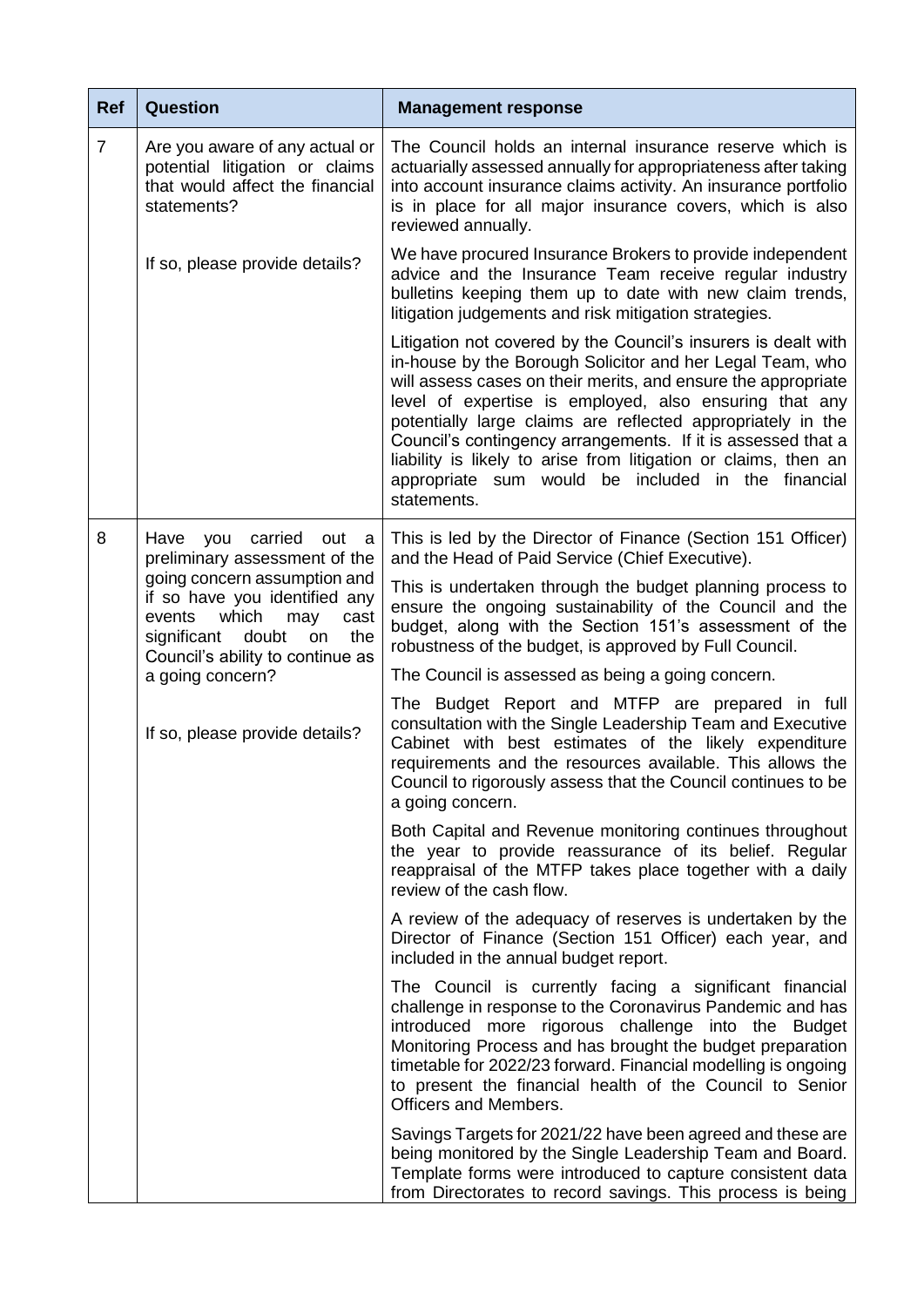| <b>Ref</b> | <b>Question</b>                                                                                                                                                              | <b>Management response</b>                                                                                                                                                                                                                                                                                                                                                                                                                                                         |                 |
|------------|------------------------------------------------------------------------------------------------------------------------------------------------------------------------------|------------------------------------------------------------------------------------------------------------------------------------------------------------------------------------------------------------------------------------------------------------------------------------------------------------------------------------------------------------------------------------------------------------------------------------------------------------------------------------|-----------------|
|            |                                                                                                                                                                              | replicated for 2022/23 and the first draft of savings targets is<br>being considered by SLT and Board in June 2021. Board<br>have also requested a number of "Deep Dives" to gain an<br>understanding of specific issues and to add challenge. For<br>2021/22, Directors have been informed by the Chief<br>Executive that savings must be achieved and if the identified<br>saving is not delivered it must be mitigated with alternative<br>savings from within the Directorate. |                 |
| 9          | Are you aware of any actual,<br>suspected<br>alleged<br>or<br>instances of fraud during the<br>period 1 April 2020 - 31 March<br>2021 (if 'yes', please provide<br>details)? | Internal Audit has investigated several allegations of fraud<br>and these are reported to both the Monitoring Officer and<br>Section 151 Officer on a regular basis and the Audit Panel.<br>Investigations are ongoing in respect of 36 cases, including a<br>number of Adult Social Care and Business Support Grant<br>Frauds.                                                                                                                                                    |                 |
| 10         | Do you suspect fraud may be<br>occurring within the                                                                                                                          | All reported allegations are considered by Internal Audit and<br>either investigated or assistance is provided to management.                                                                                                                                                                                                                                                                                                                                                      |                 |
|            | organisation?                                                                                                                                                                | All cases are reported to the Audit Panel and the Monitoring<br>Officer and the Section 151 Officer by the Head of Risk<br>Management and Audit.                                                                                                                                                                                                                                                                                                                                   |                 |
|            |                                                                                                                                                                              | During 2020/21, 30 cases have been dealt with by Internal<br>Audit. 14 Cases were considered to warrant an investigation<br>and in 16 cases assistance was provided to management.<br>The Tables below provides details of the cases for 2020/21.                                                                                                                                                                                                                                  |                 |
|            |                                                                                                                                                                              | Significant work has been undertaken in respect COVID-19<br><b>Business Support Grants.</b>                                                                                                                                                                                                                                                                                                                                                                                        |                 |
|            |                                                                                                                                                                              | <b>Fraud Cases</b>                                                                                                                                                                                                                                                                                                                                                                                                                                                                 | No. of<br>Cases |
|            |                                                                                                                                                                              | Cases b/Forward from 2019/20                                                                                                                                                                                                                                                                                                                                                                                                                                                       | 8               |
|            |                                                                                                                                                                              | <b>Current Year Referrals</b>                                                                                                                                                                                                                                                                                                                                                                                                                                                      | 90              |
|            |                                                                                                                                                                              | Total                                                                                                                                                                                                                                                                                                                                                                                                                                                                              | 98              |
|            |                                                                                                                                                                              | <b>Cases Closed</b>                                                                                                                                                                                                                                                                                                                                                                                                                                                                | 62              |
|            |                                                                                                                                                                              | Cases still under Investigation                                                                                                                                                                                                                                                                                                                                                                                                                                                    | 36              |
|            |                                                                                                                                                                              | <b>Total</b>                                                                                                                                                                                                                                                                                                                                                                                                                                                                       | 98              |
|            |                                                                                                                                                                              | <b>Assistance Cases</b>                                                                                                                                                                                                                                                                                                                                                                                                                                                            | 27              |
|            |                                                                                                                                                                              |                                                                                                                                                                                                                                                                                                                                                                                                                                                                                    | No. of          |
|            |                                                                                                                                                                              | <b>Fraud Type</b>                                                                                                                                                                                                                                                                                                                                                                                                                                                                  | Cases           |
|            |                                                                                                                                                                              | <b>Adult Social Care</b>                                                                                                                                                                                                                                                                                                                                                                                                                                                           | 8               |
|            |                                                                                                                                                                              | <b>Business Support Grant Frauds</b>                                                                                                                                                                                                                                                                                                                                                                                                                                               | 78              |
|            |                                                                                                                                                                              | <b>Children's Social Care</b>                                                                                                                                                                                                                                                                                                                                                                                                                                                      | 3               |
|            |                                                                                                                                                                              | <b>Council Tax/Blue Badge</b>                                                                                                                                                                                                                                                                                                                                                                                                                                                      | 4               |
|            |                                                                                                                                                                              | Pensions/ Procurement                                                                                                                                                                                                                                                                                                                                                                                                                                                              | $\overline{2}$  |
|            |                                                                                                                                                                              | Theft/Other                                                                                                                                                                                                                                                                                                                                                                                                                                                                        | 3               |
|            |                                                                                                                                                                              |                                                                                                                                                                                                                                                                                                                                                                                                                                                                                    | 98              |
|            |                                                                                                                                                                              | Where appropriate learning from irregularity investigations is<br>shared across the Council and with schools.                                                                                                                                                                                                                                                                                                                                                                      |                 |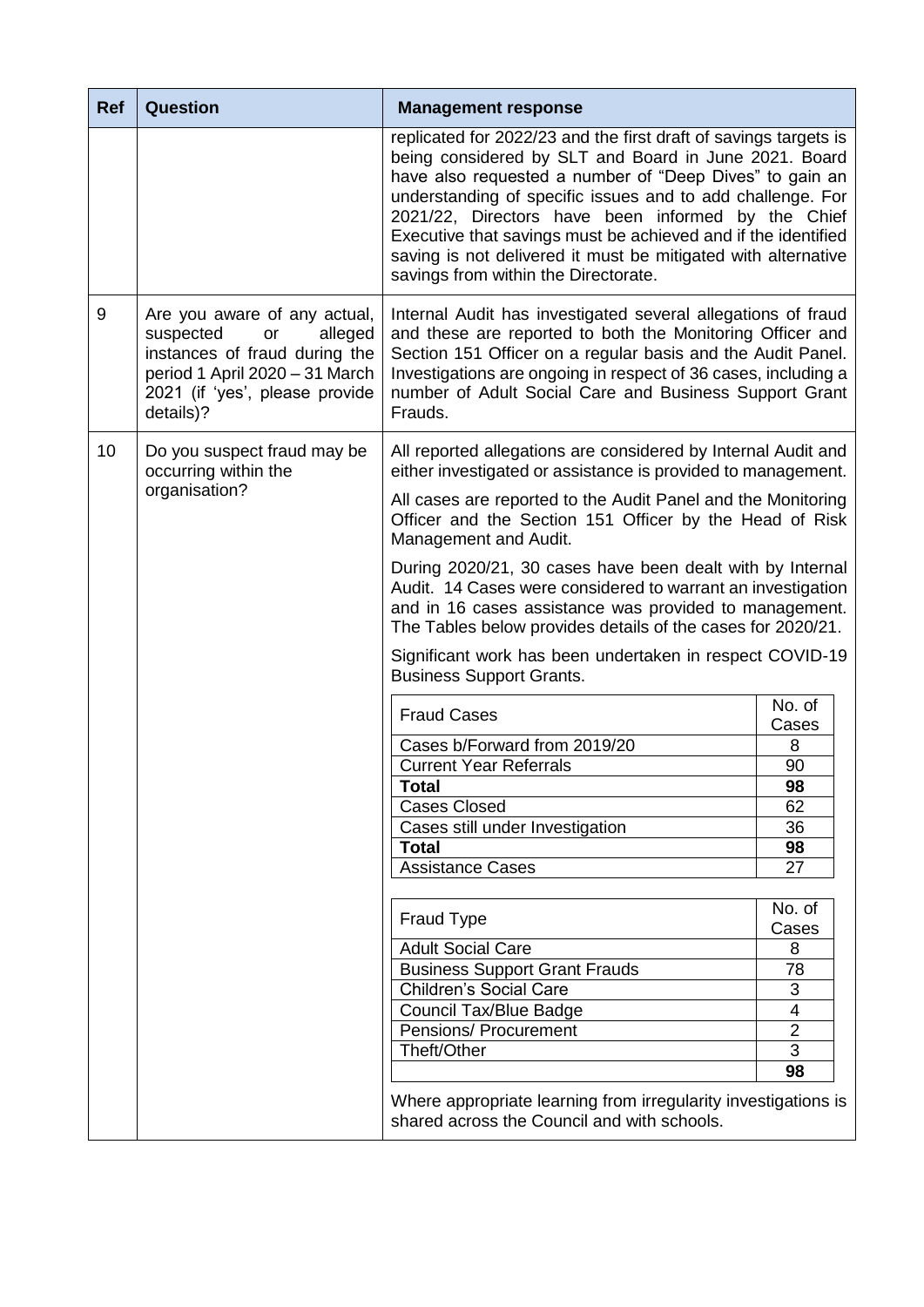| <b>Ref</b> | <b>Question</b>                                                                                                                                       | <b>Management response</b>                                                                                                                                                                                                                                                                                                                                                                                                                                                                                                                                                                                                                  |
|------------|-------------------------------------------------------------------------------------------------------------------------------------------------------|---------------------------------------------------------------------------------------------------------------------------------------------------------------------------------------------------------------------------------------------------------------------------------------------------------------------------------------------------------------------------------------------------------------------------------------------------------------------------------------------------------------------------------------------------------------------------------------------------------------------------------------------|
| 11         | identified<br>Have<br>you<br>any<br>specific fraud risks within the                                                                                   | Within Internal Audit a dedicated resource is available to<br>respond to all fraud referrals.                                                                                                                                                                                                                                                                                                                                                                                                                                                                                                                                               |
|            | Council?                                                                                                                                              | The Council also has a risk based audit plan which covers<br>key systems and risks and gives assurance to members and<br>officers that the controls in place are operating effectively.                                                                                                                                                                                                                                                                                                                                                                                                                                                     |
|            |                                                                                                                                                       | Attendance by officers at seminars, fraud groups and<br>participation in Webinars ensures that learning is shared and<br>intelligence is obtained.                                                                                                                                                                                                                                                                                                                                                                                                                                                                                          |
|            |                                                                                                                                                       | The CIPFA Fraud and Corruption Tracker Report and other<br>key fraud reports are reviewed. Fraud Alerts/Bulletins are<br>received from NAFN Data and Intelligence Services and<br>various online resources including CIPFA's TIS Online and<br>the Better Governance Forum.                                                                                                                                                                                                                                                                                                                                                                 |
|            |                                                                                                                                                       | All fraud cases are reported to the Monitoring Officer and<br>Section 151 Officer.                                                                                                                                                                                                                                                                                                                                                                                                                                                                                                                                                          |
|            |                                                                                                                                                       | Financial systems are reviewed on a regular basis.                                                                                                                                                                                                                                                                                                                                                                                                                                                                                                                                                                                          |
|            |                                                                                                                                                       | The high risk areas highlighted from available fraud reports<br>and other intelligence are built into the audit planning<br>process.                                                                                                                                                                                                                                                                                                                                                                                                                                                                                                        |
|            |                                                                                                                                                       | The learning from frauds is built into audit programmes to<br>ensure that checks undertaken are responsive to issues<br>identified.                                                                                                                                                                                                                                                                                                                                                                                                                                                                                                         |
|            |                                                                                                                                                       | Where financial irregularities are identified and investigated a<br>control report is produced for management highlighting<br>recommendations for improving the control environment and<br>this is followed up with a Post Audit Review to ensure agreed<br>actions have been implemented.                                                                                                                                                                                                                                                                                                                                                  |
| 12         | Are you satisfied that internal<br>controls, including segregation<br>of duties, exist and work<br>effectively (if 'yes', please<br>provide details)? | Managers are responsible for implementing systems of<br>internal control and this is confirmed annually in the<br>Statement and Self-Assessment Checklist<br>Assurance<br>by each Director as part of the Annual<br>completed<br>Governance Statement process.                                                                                                                                                                                                                                                                                                                                                                              |
|            | If not where are the risk areas?                                                                                                                      | Internal controls are reviewed by Internal Audit using a risk<br>based audit plan and a standardised system of internal audit.<br>Each audit is concluded by the production of a Final Report<br>which details the recommendations made in terms of any<br>system weaknesses and includes the management response<br>together with a named responsible officer and deadline date.<br>A Post Audit Review is undertaken 6 months (3 months<br>where a low level of assurance I given) after the final is issued<br>to ensure that all recommendations have been implemented.<br>Any significant issues would be reported to the Audit Panel. |
|            |                                                                                                                                                       | At the conclusion of a fraud/irregularity investigation a control<br>report is produced making recommendations to systems and<br>again the report includes management responses, a named<br>officer and a deadline date. A Post Audit Review is also<br>conducted to ensure the recommendations have been<br>implemented.                                                                                                                                                                                                                                                                                                                   |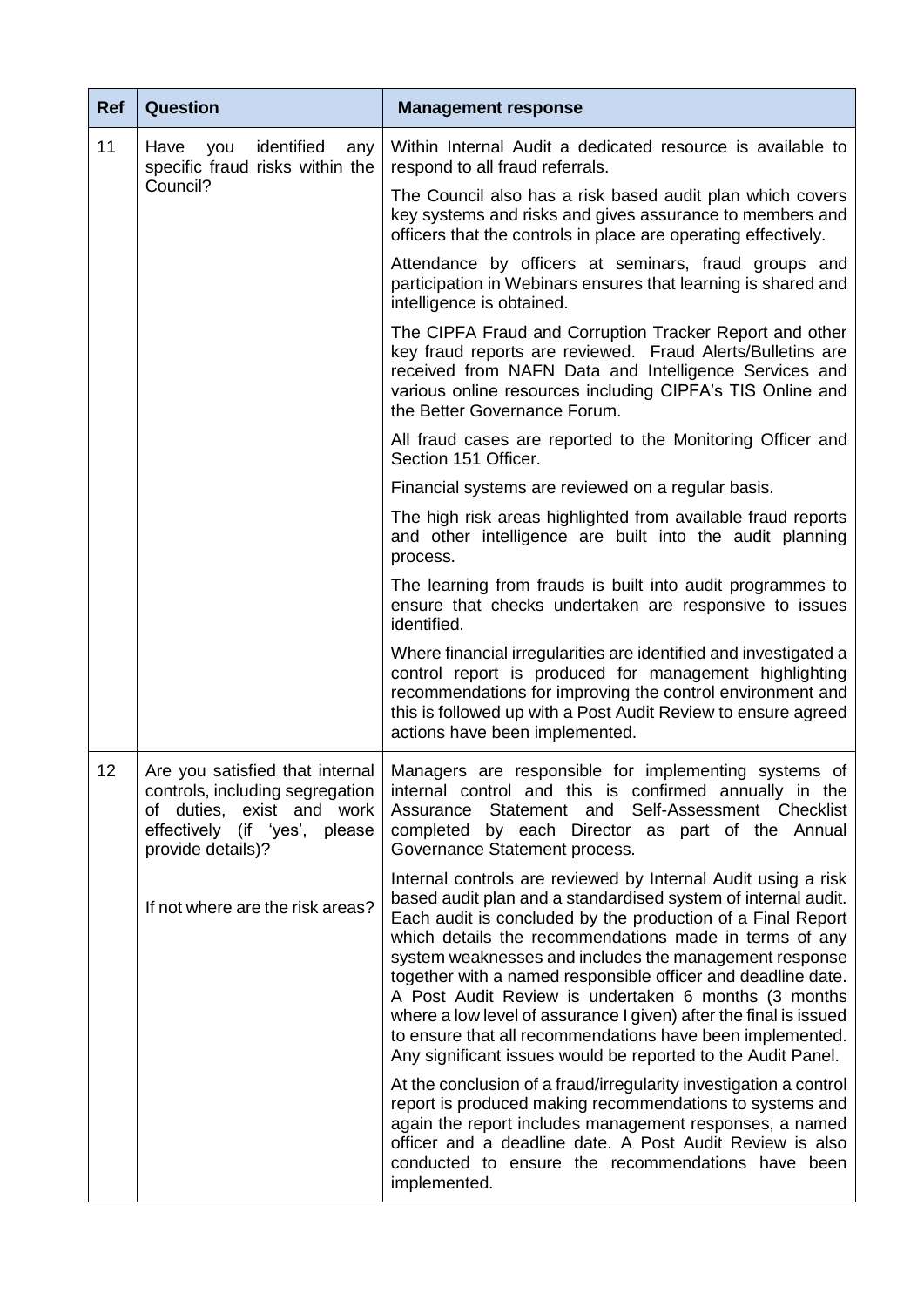| <b>Ref</b> | <b>Question</b>                                                                                                                                                                   | <b>Management response</b>                                                                                                                                                                                                                                                                                                                                              |
|------------|-----------------------------------------------------------------------------------------------------------------------------------------------------------------------------------|-------------------------------------------------------------------------------------------------------------------------------------------------------------------------------------------------------------------------------------------------------------------------------------------------------------------------------------------------------------------------|
|            |                                                                                                                                                                                   | As the organisation moves to flatter structures and smaller<br>teams; the audit team has to be responsive to the effects of<br>these changes on the traditional controls like segregation of<br>duties and look for compensating controls/automatic system<br>controls to ensure that the control environment is not<br>adversely affected and the Council put at risk. |
|            |                                                                                                                                                                                   | Resources are identified in the Annual Audit Plan to provide<br>advice and support to managers and Internal Audit deal with<br>a number of requests annually to assess changes in process<br>and procedures to ensure internal controls are protected.                                                                                                                  |
| 13         | How do you encourage staff to<br>report their concerns about                                                                                                                      | Fraud Response Plan and Whistleblowing Policy in place and<br>available on the intranet/internet.                                                                                                                                                                                                                                                                       |
|            | fraud?                                                                                                                                                                            | During 2020/2021, 90 new cases which led to an<br>investigation were reported to Internal Audit. 78 of which<br>related to COVID-19 Business Support Grants Fraud.                                                                                                                                                                                                      |
| 14         | What concerns about fraud<br>are staff expected to report?                                                                                                                        | The Whistleblowing Blowing Policy encourages staff to report<br>any concerns of wrongdoing.                                                                                                                                                                                                                                                                             |
| 15         | Are you aware of any related<br>relationships<br>party<br>or<br>transactions that could give<br>rise to instances of fraud?                                                       | <b>No</b>                                                                                                                                                                                                                                                                                                                                                               |
| 16         | How do you mitigate the risks<br>associated with fraud related<br>to related party relationships<br>and transactions?                                                             | Members are required to make annual declarations of<br>interests and to declare any interest in agenda items at the<br>commencement of all meetings.<br>An annual review of<br>member and Senior Officer declarations of interest is<br>undertaken by the Finance Team as part of the preparation<br>of the annual financial statements.                                |
| 17         | Are you aware of any entries<br>the<br>made<br>in<br>accounting<br>records that you believe<br>or<br>false<br>suspect<br>are<br>or<br>intentionally misleading?                   | No                                                                                                                                                                                                                                                                                                                                                                      |
| 18         | Are there particular balances<br>in the accounts where fraud is<br>more likely to occur?                                                                                          | <b>No</b>                                                                                                                                                                                                                                                                                                                                                               |
| 19         | Are you aware of any assets,<br>liabilities or transactions that<br>believe<br>have<br>been<br>you<br>improperly included or omitted<br>from the accounts of the<br>organisation? | <b>No</b>                                                                                                                                                                                                                                                                                                                                                               |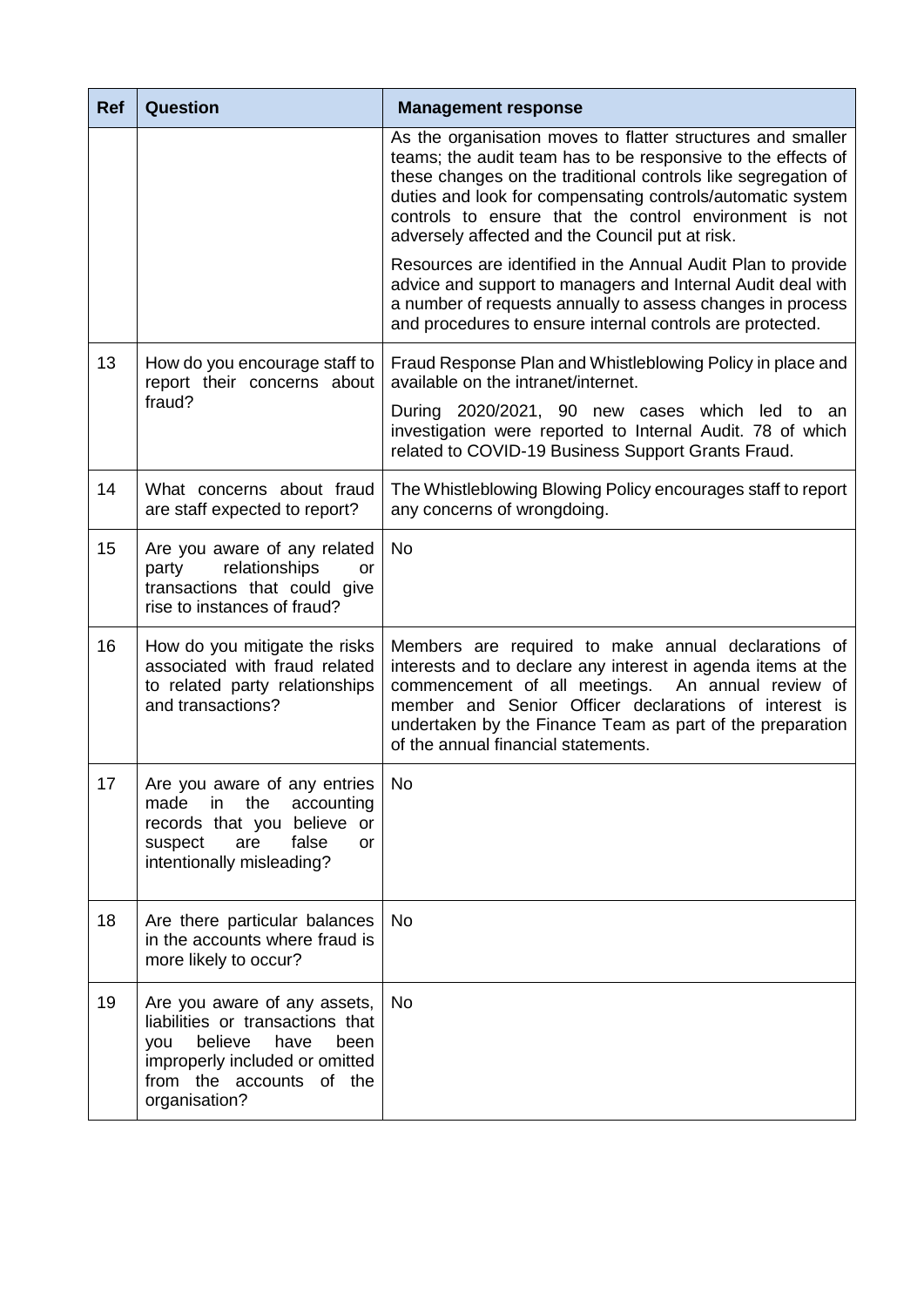| <b>Ref</b> | <b>Question</b>                                                                                                                                                                                        | <b>Management response</b>                                                                                                                                                                                                                                                                                                                                                                                       |
|------------|--------------------------------------------------------------------------------------------------------------------------------------------------------------------------------------------------------|------------------------------------------------------------------------------------------------------------------------------------------------------------------------------------------------------------------------------------------------------------------------------------------------------------------------------------------------------------------------------------------------------------------|
| 20         | Could a false accounting entry<br>escape detection? If so, how?                                                                                                                                        | The potential for a false accounting entry to escape detection<br>is considered to be very low due to the segregation of duties<br>and compensating controls, reconciliations and review<br>processes in place across all financial systems. A false<br>accounting entry would require collusion between a number<br>of officers across different teams and is therefore considered<br>to be extremely unlikely. |
| 21         | Are there any external fraud<br>risk factors, such as collection<br>of revenues?                                                                                                                       | Payment systems are considered to present more risks as<br>they are open to external risk factors like the bank mandate<br>fraud.                                                                                                                                                                                                                                                                                |
| 22         | of<br>Are<br>aware<br>any<br>you<br>organisational or management<br>pressure to meet financial or<br>operating targets?                                                                                | <b>No</b>                                                                                                                                                                                                                                                                                                                                                                                                        |
| 23         | of<br>Are<br>aware<br>you<br>any<br>inappropriate organisational or<br>management pressure being<br>applied, or incentives offered,<br>to you or colleagues to meet<br>financial or operating targets? | No pressure is being applied or incentives offered to meet<br>financial or operating targets.<br>All senior officers within the Finance Team are members of<br>professional bodies and bound by a code of ethics.                                                                                                                                                                                                |
| 24         | What arrangements has the<br>Council<br>place<br>put<br>in<br>in<br>response to the Bribery Act<br>2010?                                                                                               | The Council has put in place guidance for Managers and<br>Employees which is available on the Staff Portal.                                                                                                                                                                                                                                                                                                      |

Signed: Signed:

Kathy Roe **Councillor Jack Naylor** Director of Finance (Section 151 Officer) Chair of Audit Panel Date: Date: Date: Date: Date: Date: Date: Date: Date: Date: Date: Date: Date: Date: Date: Date: Date: Date: Date: Date: Date: Date: Date: Date: Date: Date: Date: Date: Date: Date: Date: Date: Date: Date: Date: Date: Date: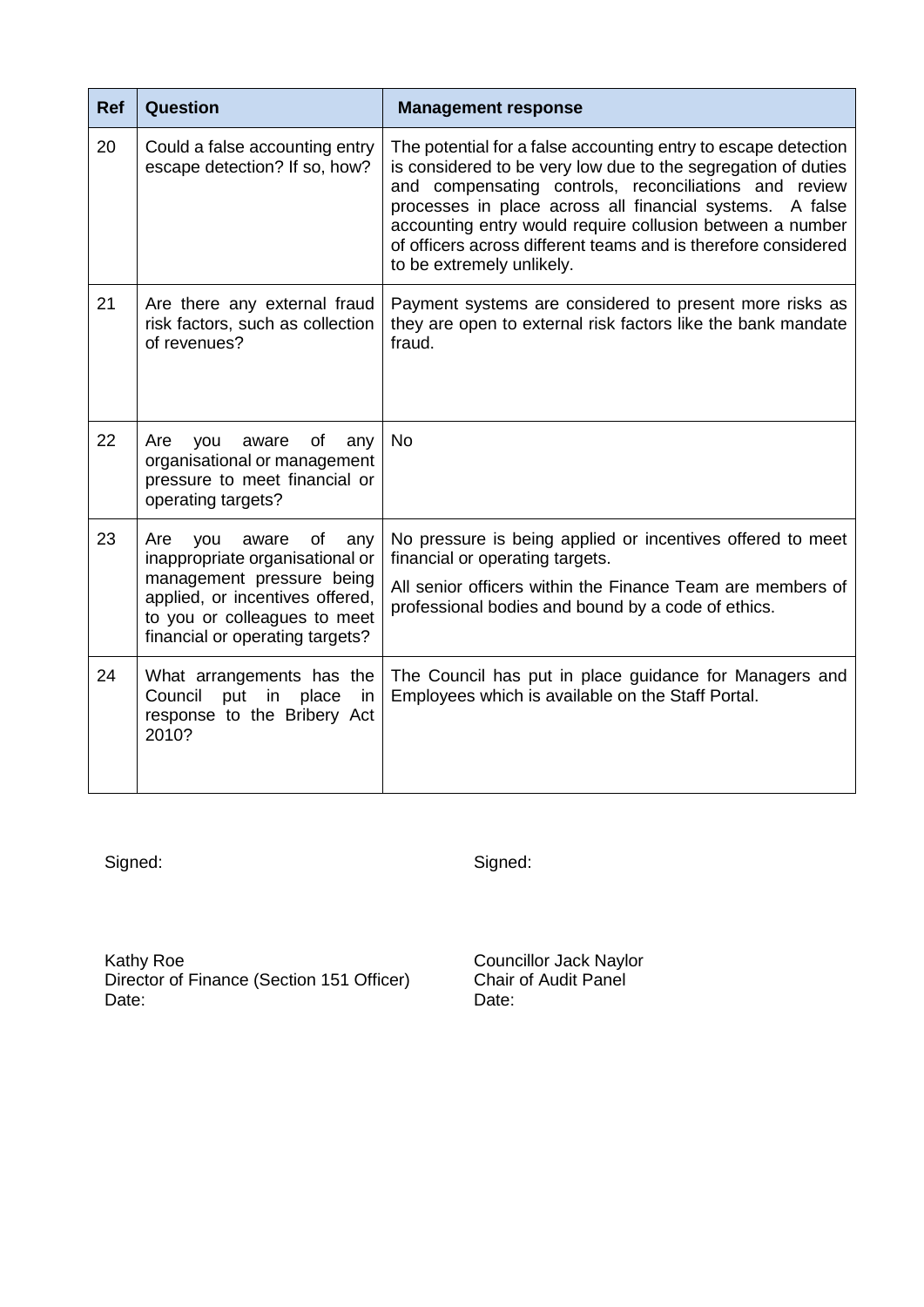**APPENDIX 2**

## **UNDERSTANDING MANAGEMENT PROCESSES AND ARRANGEMENTS**

|                        | <b>Question</b>                                                                                                                                                                                                                                                                                                                                                                                                                                                                                                                                           | <b>Management Response</b>                                                                                                                                                                                                                                                                                                                                                 |
|------------------------|-----------------------------------------------------------------------------------------------------------------------------------------------------------------------------------------------------------------------------------------------------------------------------------------------------------------------------------------------------------------------------------------------------------------------------------------------------------------------------------------------------------------------------------------------------------|----------------------------------------------------------------------------------------------------------------------------------------------------------------------------------------------------------------------------------------------------------------------------------------------------------------------------------------------------------------------------|
| 1                      | What processes are in place<br>at the Council to undertake an<br>assessment of the risk that<br>the financial statements may<br>be materially misstated due to<br>fraud or error (including the<br>nature, extent and frequency                                                                                                                                                                                                                                                                                                                           | The Council has assessed the risk of material misstatement<br>in the financial accounts and to mitigate the risks has put in<br>place: -                                                                                                                                                                                                                                   |
|                        |                                                                                                                                                                                                                                                                                                                                                                                                                                                                                                                                                           | Systems of internal control which are tested by Internal Audit<br>on a cyclical basis. Acceptable controls were in place in the<br>majority of the systems reviewed.                                                                                                                                                                                                       |
| of these assessments)? | The Council has an experienced Finance Team in place and<br>the financial statements are prepared in accordance with an<br>agreed action plan and checks and balances are<br>incorporated into the process. The training and development<br>of the Finance Team is reviewed by the Assistant Director of<br>Finance and CPD is regulated by professional bodies. All<br>Business Partners and senior finance staff have undertaken<br>Business Partner training delivered by CIPFA and are<br>undertaking the Certificate in Finance Business Partnering. |                                                                                                                                                                                                                                                                                                                                                                            |
|                        |                                                                                                                                                                                                                                                                                                                                                                                                                                                                                                                                                           | Regular monitoring is undertaken quarterly for both revenue<br>and capital which highlights any deviations from budget. Cost<br>Centre Managers have to comment on all under/overspends.                                                                                                                                                                                   |
|                        |                                                                                                                                                                                                                                                                                                                                                                                                                                                                                                                                                           | A report was presented to the Audit Panel on 16 March 2021<br>setting out the accounting policies and estimates for 2020/21<br>accounts, covering; the proposed accounting policies, the<br>critical judgements made in applying the accounting policies<br>and assumptions made about the future and other major<br>sources of estimated uncertainty within the accounts. |
| $\overline{2}$         | What processes are in place<br>at the Council to identify and<br>respond to risks of fraud?                                                                                                                                                                                                                                                                                                                                                                                                                                                               | Within Internal Audit a dedicated resource is available to<br>respond to all reported fraud. The arrangements in place<br>have been measured against CIPFA's Code of Practice -<br>Managing the Risk of Fraud and Corruption and are<br>compliant.                                                                                                                         |
|                        |                                                                                                                                                                                                                                                                                                                                                                                                                                                                                                                                                           | Intelligence is obtained from numerous fraud websites, from<br>NAFN Data and Intelligence Services which is hosted by<br>Tameside MBC and the North West Chief Audit Executives<br>Fraud Sub Group.                                                                                                                                                                        |
|                        |                                                                                                                                                                                                                                                                                                                                                                                                                                                                                                                                                           | A Whistleblowing Policy is available on Council's Website<br>and the Intranet for staff/public to raise concerns and<br>whistleblowing referrals are received.                                                                                                                                                                                                             |
|                        |                                                                                                                                                                                                                                                                                                                                                                                                                                                                                                                                                           | Participation in the National Fraud Initiative Data Matching<br>Exercises which are conducted every 2 years.                                                                                                                                                                                                                                                               |
| 3                      | What processes are in place<br>at the Council to communicate<br>to employees the Council's<br>views on business practice<br>and ethical behaviour (for                                                                                                                                                                                                                                                                                                                                                                                                    | <b>Articles in Live Wire</b><br><b>Chief Executive's Brief</b><br><b>Team Briefs</b><br>Contracts of Employment/Codes of Conduct<br><b>Gifts and Hospitality Protocol</b>                                                                                                                                                                                                  |
|                        | example<br>updating,<br>by<br>communicating<br>and                                                                                                                                                                                                                                                                                                                                                                                                                                                                                                        | Professional staff are also bound by their Professional Bodies<br><b>Ethical Codes of Practice.</b>                                                                                                                                                                                                                                                                        |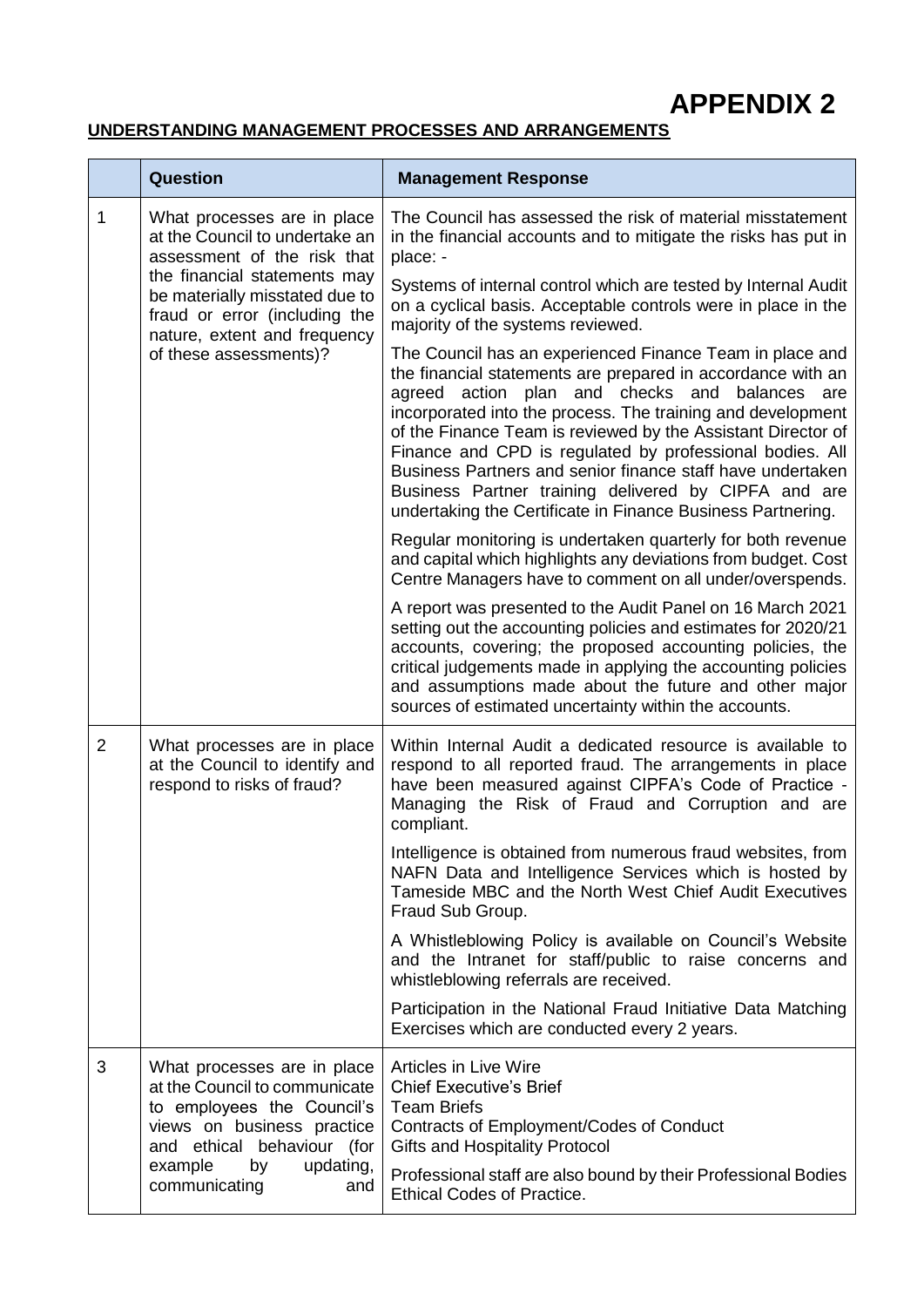|                                                                                                                                                                                     | <b>Question</b>                                                                                                                                                                                                                                                                                                             | <b>Management Response</b>                                                                                                                                                                                                                                                                                                                                   |
|-------------------------------------------------------------------------------------------------------------------------------------------------------------------------------------|-----------------------------------------------------------------------------------------------------------------------------------------------------------------------------------------------------------------------------------------------------------------------------------------------------------------------------|--------------------------------------------------------------------------------------------------------------------------------------------------------------------------------------------------------------------------------------------------------------------------------------------------------------------------------------------------------------|
|                                                                                                                                                                                     | monitoring against relevant<br>codes of conduct)?                                                                                                                                                                                                                                                                           |                                                                                                                                                                                                                                                                                                                                                              |
| 4                                                                                                                                                                                   | What processes are in place<br>at the Council to communicate<br>the Audit Panel<br>the<br>to<br>processes for identifying and<br>responding to fraud or error?                                                                                                                                                              | The Head of Risk Management and Audit presents reports to<br>the Audit Panel throughout the year as follows:                                                                                                                                                                                                                                                 |
|                                                                                                                                                                                     |                                                                                                                                                                                                                                                                                                                             | Planned Work Report - March 2020<br>Progress Reports - July 2020, November 2020 and<br><b>March 2021</b><br>• Annual Report - July 2021                                                                                                                                                                                                                      |
|                                                                                                                                                                                     |                                                                                                                                                                                                                                                                                                                             | The planning report sets out the audit plan for the coming<br>year which is risk based, using criteria which includes<br>Susceptibility to Error/Fraud.                                                                                                                                                                                                      |
|                                                                                                                                                                                     |                                                                                                                                                                                                                                                                                                                             | The Audit Panel has a forward plan that is reported at each<br>meeting so that Members are aware of the reporting cycle.                                                                                                                                                                                                                                     |
| 5<br>How does management gain<br>assurance that all relevant<br>laws and regulations have<br>been complied with?<br>Have<br>there been any instances of<br>non-compliance<br>during | The Annual Governance Statement (AGS)<br>and<br>the<br>associated assurance framework providing assurance that<br>laws and regulations have been complied with as Directors<br>have to sign an Assurance Statement which is based on the<br>completion of a detailed self-assessment checklist which<br>covers this aspect. |                                                                                                                                                                                                                                                                                                                                                              |
|                                                                                                                                                                                     | 2019/20?                                                                                                                                                                                                                                                                                                                    | All reports presented to Council, Executive Cabinet, Board<br>and Panels are reviewed by Legal to ensure the legal<br>implications have been fully considered.                                                                                                                                                                                               |
|                                                                                                                                                                                     |                                                                                                                                                                                                                                                                                                                             | Significant issues identified by Internal Audit would be<br>highlighted in the Annual Report and progress reports by the<br>Head of Risk Management and Audit.                                                                                                                                                                                               |
|                                                                                                                                                                                     |                                                                                                                                                                                                                                                                                                                             | Legal Bulletins are circulated by the Director of Governance<br>and Pensions (Borough Solicitor) to the Executive Cabinet<br>and all managers keeping them up to date with changes in<br>the law.                                                                                                                                                            |
| 6                                                                                                                                                                                   | there any<br>actual<br>Are<br>or<br>potential litigation or claims<br>that would affect the financial<br>statements?                                                                                                                                                                                                        | The Council holds an internal insurance reserve which is<br>actuarially valued regularly for Insurance claims. An<br>insurance portfolio is in place for all major insurance covers,<br>which is reviewed annually.                                                                                                                                          |
|                                                                                                                                                                                     |                                                                                                                                                                                                                                                                                                                             | We have procured Insurance Brokers to provide independent<br>advice and the Insurance Team receive regular industry<br>bulletins keeping them up to date with new claim trends,<br>litigation judgements and risk mitigation strategies.                                                                                                                     |
|                                                                                                                                                                                     |                                                                                                                                                                                                                                                                                                                             | Litigation not covered by the Council's insurers is dealt with<br>in-house by the Borough Solicitor and her Legal Team, who<br>will assess cases on their merits, and ensure the appropriate<br>level of expertise is employed, also ensuring that any<br>potentially large claims are reflected appropriately in the<br>Council's contingency arrangements. |
|                                                                                                                                                                                     |                                                                                                                                                                                                                                                                                                                             | If it is assessed that a liability is likely to arise from litigation<br>or claims, then an appropriate sum would be included in the<br>financial statements.                                                                                                                                                                                                |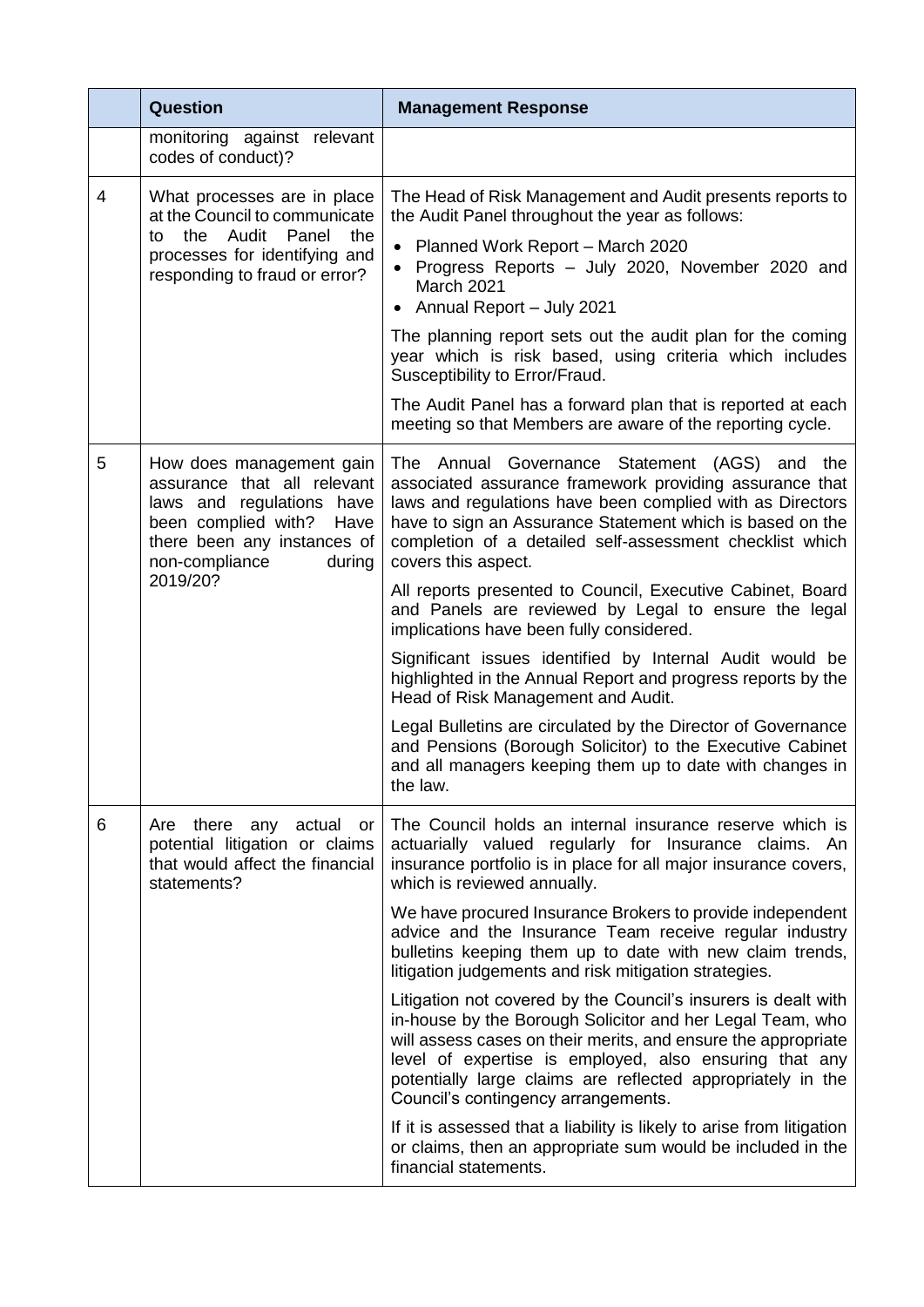|                | <b>Question</b>                                                                                                                                                                                                                                                                                                                                                                                                                                                                    | <b>Management Response</b>                                                                                                                                                                                                                                                                                                                                                                                                                                                                                                                                                                                                                                                                                                                                                                                                       |                                                                                                                                                                   |
|----------------|------------------------------------------------------------------------------------------------------------------------------------------------------------------------------------------------------------------------------------------------------------------------------------------------------------------------------------------------------------------------------------------------------------------------------------------------------------------------------------|----------------------------------------------------------------------------------------------------------------------------------------------------------------------------------------------------------------------------------------------------------------------------------------------------------------------------------------------------------------------------------------------------------------------------------------------------------------------------------------------------------------------------------------------------------------------------------------------------------------------------------------------------------------------------------------------------------------------------------------------------------------------------------------------------------------------------------|-------------------------------------------------------------------------------------------------------------------------------------------------------------------|
| $\overline{7}$ | What controls are in place to:<br>identify, authorise, approve,<br>account for and disclose<br>related party transactions and<br>relationships. For any new<br>related parties (i.e. any not<br>already disclosed<br>in the<br>previous year's<br>audited<br>financial statements) please<br>provide a list of them, explain<br>their nature, and whether<br>have<br>there<br>been<br>any<br>with<br>these<br>transactions<br>related parties during the year<br>to 31 March 2020? | Members are required to make annual declarations of<br>interests and to declare any interest in agenda items at the<br>commencement of all meetings. An annual review of<br>member and Senior Officer declarations of interest is<br>undertaken by the Finance Team as part of the preparation<br>of the annual financial statements.<br>This review includes: Review of all Member disclosed<br>interests, obtaining declarations from all Directors and<br>Assistant Directors, review of payments and receipts totals<br>by supplier and comparison to declared interests.<br>identified related parties are reviewed by Senior Officers in<br>the finance team and disclosures approved by the Assistant<br>Director of Finance and Director of Finance.<br>The review of related parties for 2020/21 has been<br>completed. | The                                                                                                                                                               |
| 8              | Are you aware of any actual,<br>suspected<br>alleged<br>or<br>instances of fraud during the<br>period 1 April 2020 - 31<br>March 2021? (if 'yes', please<br>provide details)?                                                                                                                                                                                                                                                                                                      | A number of irregularities were investigated during the year<br>but they did not present any risk to the compilation of the<br>Council's accounts.<br>During 2020/21, 125 cases have been dealt with by Internal<br>Audit. 98 Cases were considered to warrant an<br>investigation and in 27 cases assistance was provided to<br>management. The Tables below provides details of the<br>cases for 2020/21.<br><b>Fraud Cases</b><br>Cases b/Forward from 2019/20<br><b>Current Year Referrals</b><br><b>Total</b><br><b>Cases Closed</b><br>Cases still under Investigation<br><b>Total</b><br><b>Assistance Cases</b><br><b>Fraud Type</b><br><b>Adult Social Care</b><br><b>COVID-19 Business Support Grants</b><br>Children's social Care<br><b>Council Tax/Blue Badge</b><br>Pensions/Procurement<br>Theft/Other            | No. of<br><b>Cases</b><br>8<br>90<br>98<br>62<br>36<br>98<br>27<br>No. of<br><b>Cases</b><br>8<br>78<br>3<br>$\overline{\mathbf{4}}$<br>$\overline{2}$<br>3<br>98 |
| 9              | Do you suspect fraud may be<br>occurring<br>within<br>the<br>organisation?                                                                                                                                                                                                                                                                                                                                                                                                         | See above.                                                                                                                                                                                                                                                                                                                                                                                                                                                                                                                                                                                                                                                                                                                                                                                                                       |                                                                                                                                                                   |
| 10             | identified<br>Have<br>you<br>any<br>specific fraud risks within the<br>Council?                                                                                                                                                                                                                                                                                                                                                                                                    | Financial systems are reviewed on a cyclical basis to ensure<br>that they are fit for purpose and the controls are operating<br>effectively. No major issues have been identified in any of the<br>systems.                                                                                                                                                                                                                                                                                                                                                                                                                                                                                                                                                                                                                      |                                                                                                                                                                   |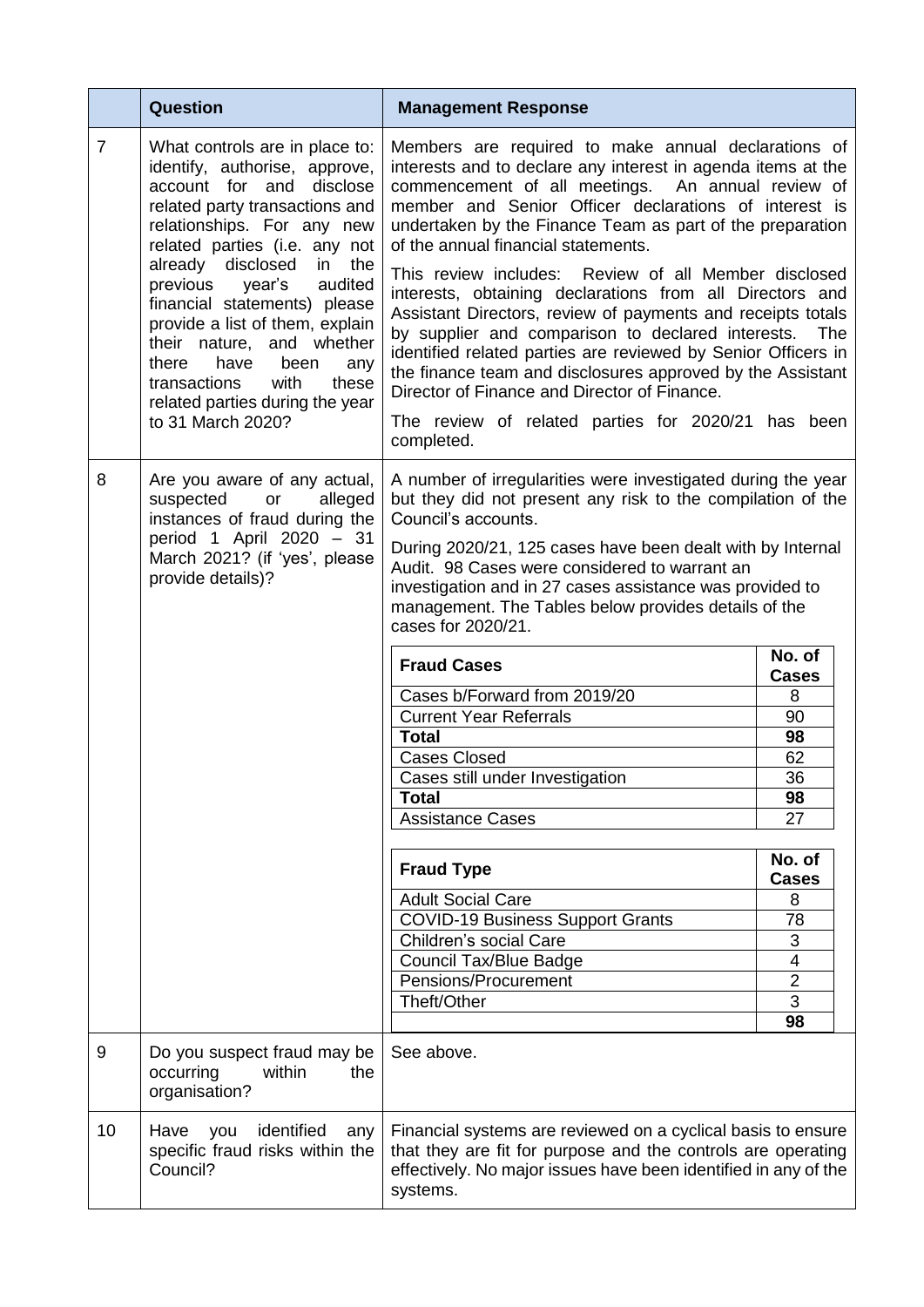|    | <b>Question</b>                                                                                                                                          | <b>Management Response</b>                                                                                                                                                                                                                                                                                                                                                                                                                            |
|----|----------------------------------------------------------------------------------------------------------------------------------------------------------|-------------------------------------------------------------------------------------------------------------------------------------------------------------------------------------------------------------------------------------------------------------------------------------------------------------------------------------------------------------------------------------------------------------------------------------------------------|
|    |                                                                                                                                                          | Payment systems are considered to present more risks as<br>they are open to external risk factors like the bank mandate<br>fraud.                                                                                                                                                                                                                                                                                                                     |
| 11 | Are you satisfied that internal<br>controls,<br>including<br>segregation of duties, exist<br>and work effectively (if 'yes',<br>please provide details)? | Internal Audit has undertaken a number of audits/reviews<br>during 2020/21 to review the Council's internal control<br>processes and the results of their work are reported to the<br>Audit Panel by the Head of Risk Management and Audit.<br>Where improvements have been highlighted, managers have<br>agreed to implement the suggested recommendations. This<br>will aid the management of risks and support the overall<br>control environment. |
|    |                                                                                                                                                          | Senior Management is responsible for the control<br>environment and work with Internal Audit throughout the year<br>to ensure that any proposed changes to systems and<br>processes do not adversely affect the control environment.                                                                                                                                                                                                                  |
|    |                                                                                                                                                          | With a reducing work force more reliance is being placed on<br>technological controls rather than on conventional controls<br>like segregation of duties.                                                                                                                                                                                                                                                                                             |
|    |                                                                                                                                                          | All Directors sign Assurance Statements annually for the<br>Annual Governance Statement to confirm that internal<br>controls have been in place in their Directorate during the<br>year.                                                                                                                                                                                                                                                              |
|    |                                                                                                                                                          | The Head of Risk Management and Audit presents an Annual<br>Report to the Audit Panel in June summarising the work of<br>Internal Audit and providing an opinion on the control<br>environment.                                                                                                                                                                                                                                                       |
| 12 | If not where are the risk<br>areas?                                                                                                                      | All Internal Audits and Investigations generate a Draft and<br>Final Report which detail recommendations made to improve<br>the control environment where improvements are identified.                                                                                                                                                                                                                                                                |
|    |                                                                                                                                                          | Post Audit Reviews are undertaken six months (three months<br>where a low level of assurance was given) after the Final<br>Report was issued to ensure recommendations have been<br>implemented, thus improving the controls in place.                                                                                                                                                                                                                |
| 13 | How do you encourage staff<br>to report their concerns about<br>fraud?                                                                                   | Fraud Response Plan and Whistleblowing Policy in place and<br>available on the intranet/internet. During 2020/21, 90 new<br>cases were reported to Internal Audit for investigation.                                                                                                                                                                                                                                                                  |
| 14 | What concerns about fraud<br>are staff expected to report?                                                                                               | The Whistleblowing Blowing Policy encourages staff to report<br>any concerns of wrongdoing.                                                                                                                                                                                                                                                                                                                                                           |
| 15 | Are you aware of any related<br>relationships<br>party<br>or<br>transactions that could give<br>rise to instances of fraud?                              | <b>No</b>                                                                                                                                                                                                                                                                                                                                                                                                                                             |
| 16 | How do you mitigate the risks<br>associated with fraud related<br>to related party relationships<br>and transactions?                                    | Members are required to make annual declarations of<br>interests and to declare any interest in agenda items at the<br>commencement of all meetings. An annual review of<br>member and Senior Officer declarations of interest is                                                                                                                                                                                                                     |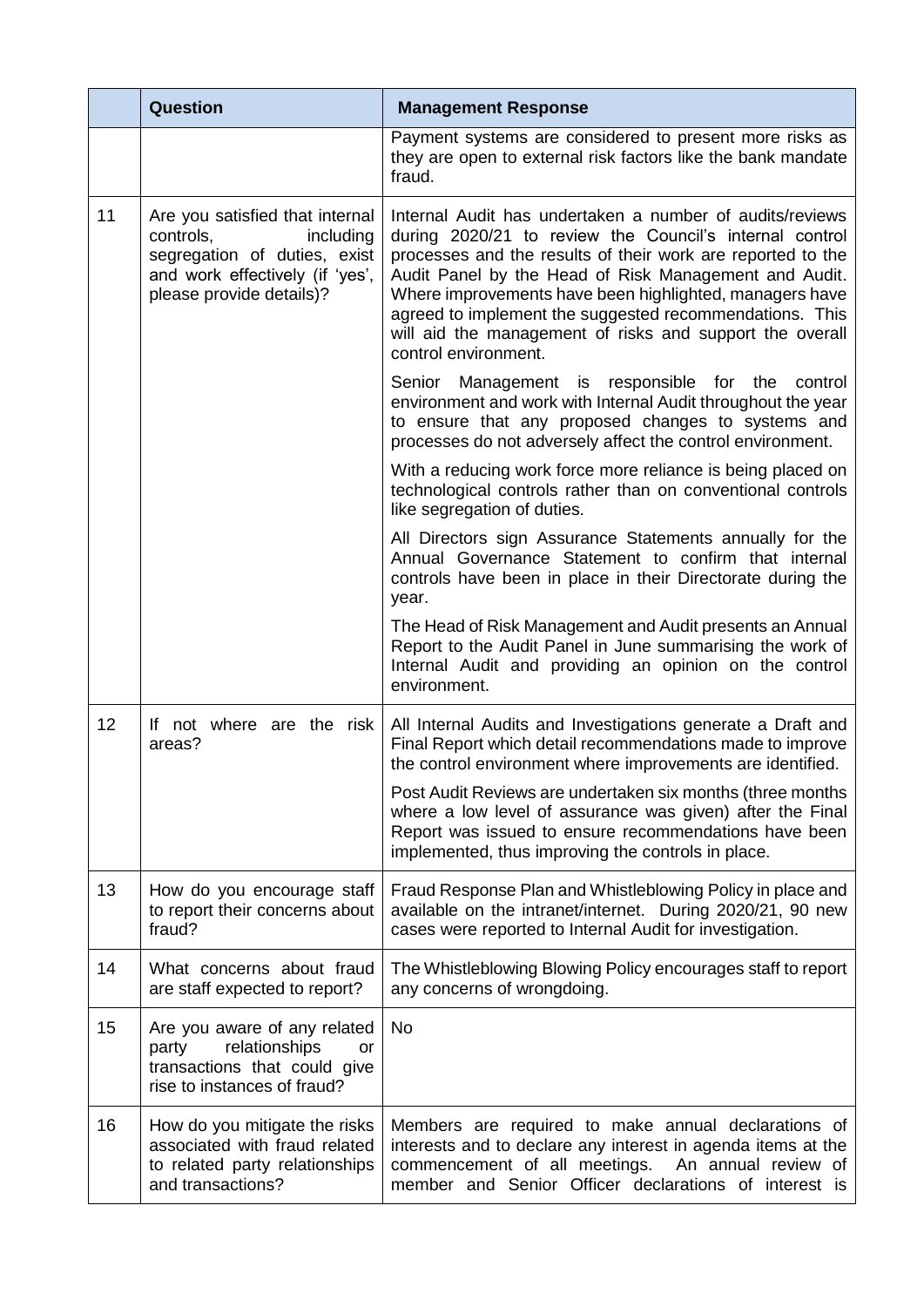|    | Question                                                                                                                                                                                                           | <b>Management Response</b>                                                                                                                                                                                                                                                                                                                                                                                       |
|----|--------------------------------------------------------------------------------------------------------------------------------------------------------------------------------------------------------------------|------------------------------------------------------------------------------------------------------------------------------------------------------------------------------------------------------------------------------------------------------------------------------------------------------------------------------------------------------------------------------------------------------------------|
|    |                                                                                                                                                                                                                    | undertaken by the Finance Team as part of the preparation<br>of the annual financial statements.                                                                                                                                                                                                                                                                                                                 |
| 17 | Are you aware of any entries<br>made in the<br>accounting<br>records that you believe or<br>false<br>suspect<br>are<br>or<br>intentionally misleading?                                                             | <b>No</b>                                                                                                                                                                                                                                                                                                                                                                                                        |
| 18 | Are there particular balances<br>in the accounts where fraud<br>is more likely to occur?                                                                                                                           | The risk of fraud in the financial statements is considered to<br>be generally low due to the nature of transactions and<br>balances relating to the Council. The Council has a system<br>of internal control in place which is tested on a cyclical basis<br>by Internal Audit and no significant fraud risks have been<br>identified.                                                                          |
|    |                                                                                                                                                                                                                    | Controls in place in respect of receipts of payments are<br>considered to be strong and minimise the risk of fraud. The<br>Council has minimal physical assets which could be at risk of<br>appropriation (such as stocks and stores). There are no<br>incentives for officers to manipulate the revenues or assets<br>of the Council.                                                                           |
| 19 | Are you aware of any assets,<br>liabilities or transactions that<br>believe have<br>been<br>you<br>improperly included or omitted<br>from the accounts of the<br>organisation?                                     | <b>No</b>                                                                                                                                                                                                                                                                                                                                                                                                        |
| 20 | Could a false accounting entry<br>escape detection? If so, how?                                                                                                                                                    | The potential for a false accounting entry to escape detection<br>is considered to be very low due to the segregation of duties<br>and compensating controls, reconciliations and review<br>processes in place across all financial systems. A false<br>accounting entry would require collusion between a number<br>of officers across different teams and is therefore considered<br>to be extremely unlikely. |
| 21 | Are there any external fraud<br>risk factors, such as collection<br>of revenues?                                                                                                                                   | Payment systems are considered to present more risks as<br>they are open to external risk factors like the bank mandate<br>fraud.                                                                                                                                                                                                                                                                                |
| 22 | of<br>Are<br>you<br>aware<br>any<br>organisational<br>or<br>management<br>pressure<br>to<br>meet financial or operating<br>targets?                                                                                | No                                                                                                                                                                                                                                                                                                                                                                                                               |
| 23 | οf<br>Are<br>you<br>aware<br>any<br>inappropriate<br>organisational<br>management<br>pressure<br>or<br>being applied, or incentives<br>offered, to you or colleagues<br>to meet financial or operating<br>targets? | No pressure is being applied or incentives offered to meet<br>financial or operating targets. Staff are paid in line with the<br>national pay agreements. There are no bonus or incentive<br>schemes available to staff.<br>All senior officers within the Finance Team are members of<br>professional bodies and bound by a code of ethics.                                                                     |